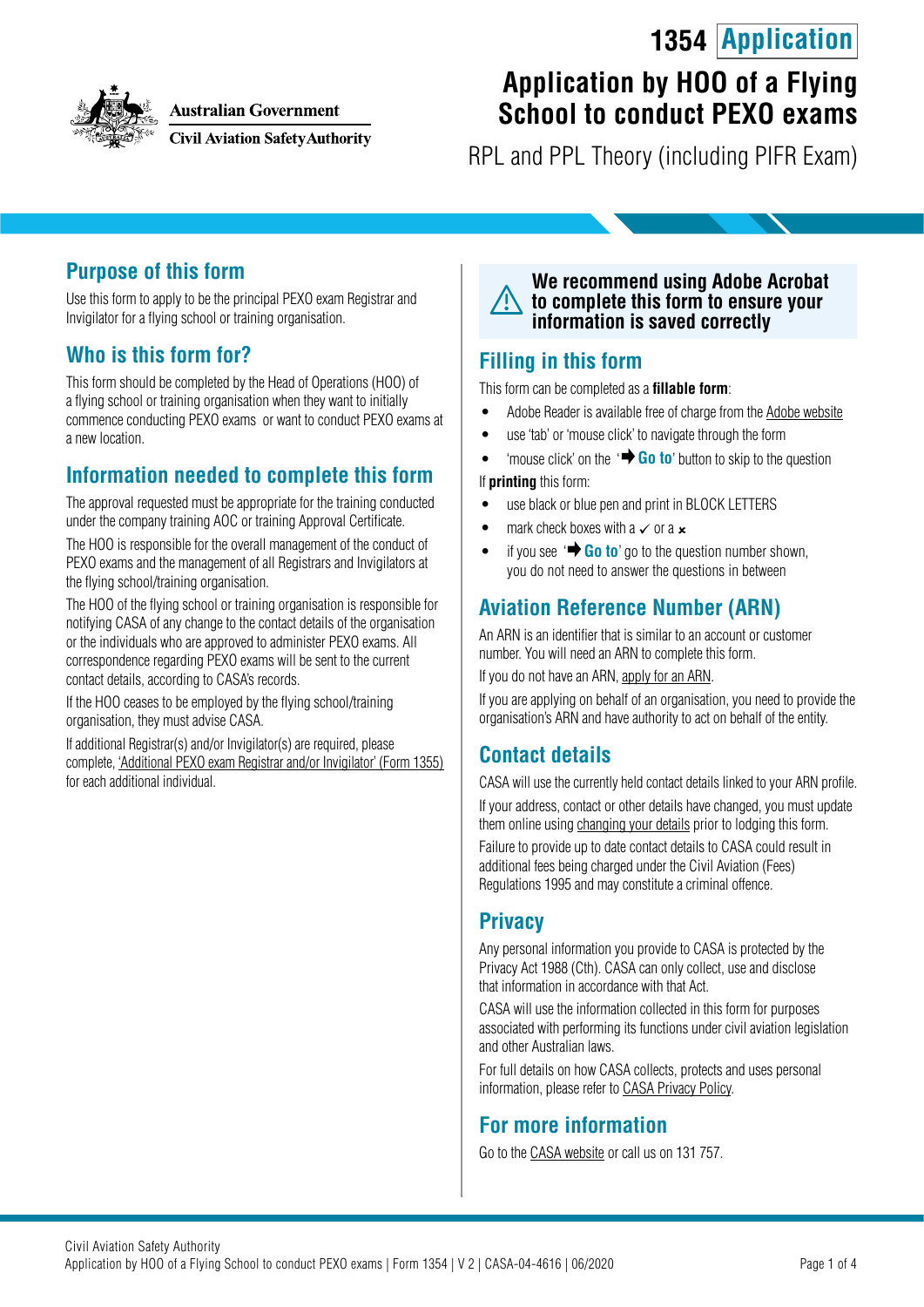## **Applicant**

|   | What are the applicant details?                                                                  |   | <b>Address of exam venue</b>                                                          |  |  |  |
|---|--------------------------------------------------------------------------------------------------|---|---------------------------------------------------------------------------------------|--|--|--|
|   | If your address, contact or other details have changed, you                                      |   | Unit/number                                                                           |  |  |  |
|   | must update them using changing your details.                                                    |   |                                                                                       |  |  |  |
|   | Legal entity/full name                                                                           |   | Street name                                                                           |  |  |  |
|   |                                                                                                  |   |                                                                                       |  |  |  |
|   |                                                                                                  |   | Suburb                                                                                |  |  |  |
|   | ARN                                                                                              |   |                                                                                       |  |  |  |
|   |                                                                                                  |   |                                                                                       |  |  |  |
|   | Date of birth (DD/MM/YYYY)                                                                       |   | State/territory                                                                       |  |  |  |
|   |                                                                                                  |   |                                                                                       |  |  |  |
|   |                                                                                                  |   | Postcode                                                                              |  |  |  |
|   | Contact number                                                                                   |   |                                                                                       |  |  |  |
|   |                                                                                                  |   | Owner of Billing ARN (select one)                                                     |  |  |  |
|   | Email address                                                                                    |   | Self                                                                                  |  |  |  |
|   |                                                                                                  |   | Company                                                                               |  |  |  |
|   |                                                                                                  |   | Contact number of school/organisation                                                 |  |  |  |
| 2 | What are you <b>applying</b> for (select one)?                                                   |   |                                                                                       |  |  |  |
|   | New HOO and                                                                                      |   | Email address of school/organisation                                                  |  |  |  |
|   | $\rightarrow$ Go to 4<br>new organisation                                                        |   |                                                                                       |  |  |  |
|   | New location for an                                                                              |   | Company training AOC or approval certificate number                                   |  |  |  |
|   | $\rightarrow$ Go to 4<br>existing organisation                                                   |   |                                                                                       |  |  |  |
|   | New HOO for an<br>$\rightarrow$ Go to 3<br>existing organisation                                 |   |                                                                                       |  |  |  |
|   |                                                                                                  |   | Date of issue (DD/MM/YYYY)                                                            |  |  |  |
|   |                                                                                                  |   | $\prime$                                                                              |  |  |  |
| 3 | What are the details of the previous HOO?                                                        |   |                                                                                       |  |  |  |
|   | Full name of previous HOO                                                                        | 5 | Which exams are you requesting?                                                       |  |  |  |
|   |                                                                                                  |   | Exams requested need to be relevant to the training approved<br>for the organisation. |  |  |  |
|   | ARN of previous HOO                                                                              |   |                                                                                       |  |  |  |
|   |                                                                                                  |   | RPLA                                                                                  |  |  |  |
|   |                                                                                                  |   | <b>RPLH</b>                                                                           |  |  |  |
|   |                                                                                                  |   | <b>RPLN</b>                                                                           |  |  |  |
| 4 | As the HOO I wish to conduct PEXO exams for the following<br>flying school/training organisation |   | PPLA                                                                                  |  |  |  |
|   | Name of school/organisation                                                                      |   | PPLH                                                                                  |  |  |  |
|   |                                                                                                  |   | <b>PIFR</b>                                                                           |  |  |  |
|   |                                                                                                  |   | <b>Application checklist</b>                                                          |  |  |  |
|   | ARN of school/organisation (for billing purposes)                                                | 6 | Are you attaching any documents to this application?                                  |  |  |  |
|   |                                                                                                  |   |                                                                                       |  |  |  |
|   |                                                                                                  |   |                                                                                       |  |  |  |
|   |                                                                                                  |   |                                                                                       |  |  |  |
|   |                                                                                                  |   |                                                                                       |  |  |  |

**4 Continued**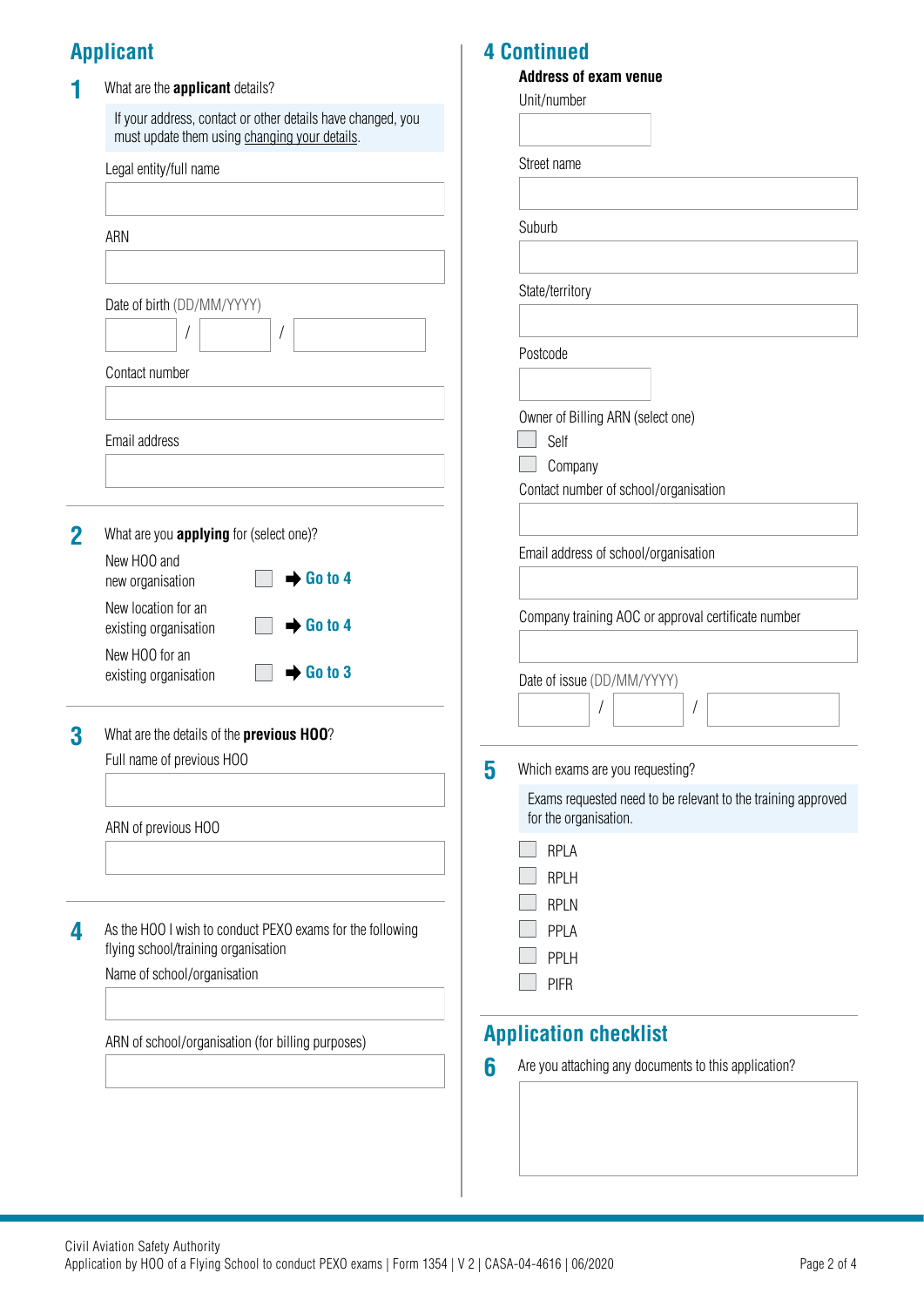## **Applicant declaration**

#### **7** I declare that:

- As principal PEXO officer for this organisation, I agree to abide by the terms and conditions required by CASA in relation to the conduct and supervision of PEXO exams.
- In the event that I become aware of any impropriety occurring during the conduct of an examination, I will immediately contact Flight Crew Licensing for advice.
- I will ensure that all PEXO exams are conducted in accordance with the requirements specified in the 'CASA-PEXO Registrars & Invigilators Handbook.
- I am authorised to make this application and hold the role indicated below.
- All statements in this application are true and correct in every particular and that I have read and understood all provisions of the Civil Aviation Safety Regulations 1998 which are relevant to this application.
- I understand CASA will use the currently held details to process this application and it is my responsibility to ensure my details are correct prior to lodgement.
- I consent to CASA using and disclosing my personal information in accordance with [CASA Privacy Policy](http://www.casa.gov.au/privacy-policy) including exchanging the information with Commonwealth, State and Territory government agencies.
- I accept that if this application is withdrawn or refused by CASA, or if CASA are unable to assess the application because I have failed to provide the required information, I am liable to pay CASA fees for work conducted.
- I acknowledge that to knowingly make a false or misleading statement in this application is an offence against the [Criminal Code Act 1995 \(Cth\)](https://www.legislation.gov.au/Details/C2018C00244).

/

Full name of HOO

Signature of HOO

Date (DD/MM/YYYY)

/

 $\begin{array}{c} \hline \end{array}$ In what capacity are you making this declaration? **For example:** Self, Director

**CASA FOI Recommendation**

This section **must be completed** prior to submission to FCL.

| 8 | The training approved for this organisation includes: |  |
|---|-------------------------------------------------------|--|
|   | $\Box$ Aeroplane                                      |  |

- **Helicopter**
- VFR Training

Instrument Training

- **9** I have completed a physical inspection of the proposed 'exam facility' at the above address and am satisfied that the following points have been considered
- Adequate safety for the occupants (ohs) Adequate lighting Adequate ventilation and heating/cooling An environment free from unacceptable noise levels, distractions and non-exam activity Access to the room(s) may be controlled whilst exams are in progress A separate desk for each candidate, but not smaller than 1350 x 750 mm  $\Box$  A minimum of 1.5m between the sides of any adjacent monitors Each individual computer has a uninterruptible power supply (UPS)  $\mathcal{L}^{\text{max}}$ Have flat screen (non-CRT) monitors at least 15-inch in screen size Comfortable seating for candidates Clean toilet facilities nearby Table and chair for the supervisor General security aspects are satisfactory If not satisfactory, state reason Application recommended Application not recommended (specify below) **\textcircled{}</math> Attach additional pages if required** FOIs name ARN **Signature** Date (DD/MM/YYYY) / /  $\begin{array}{c} \end{array}$